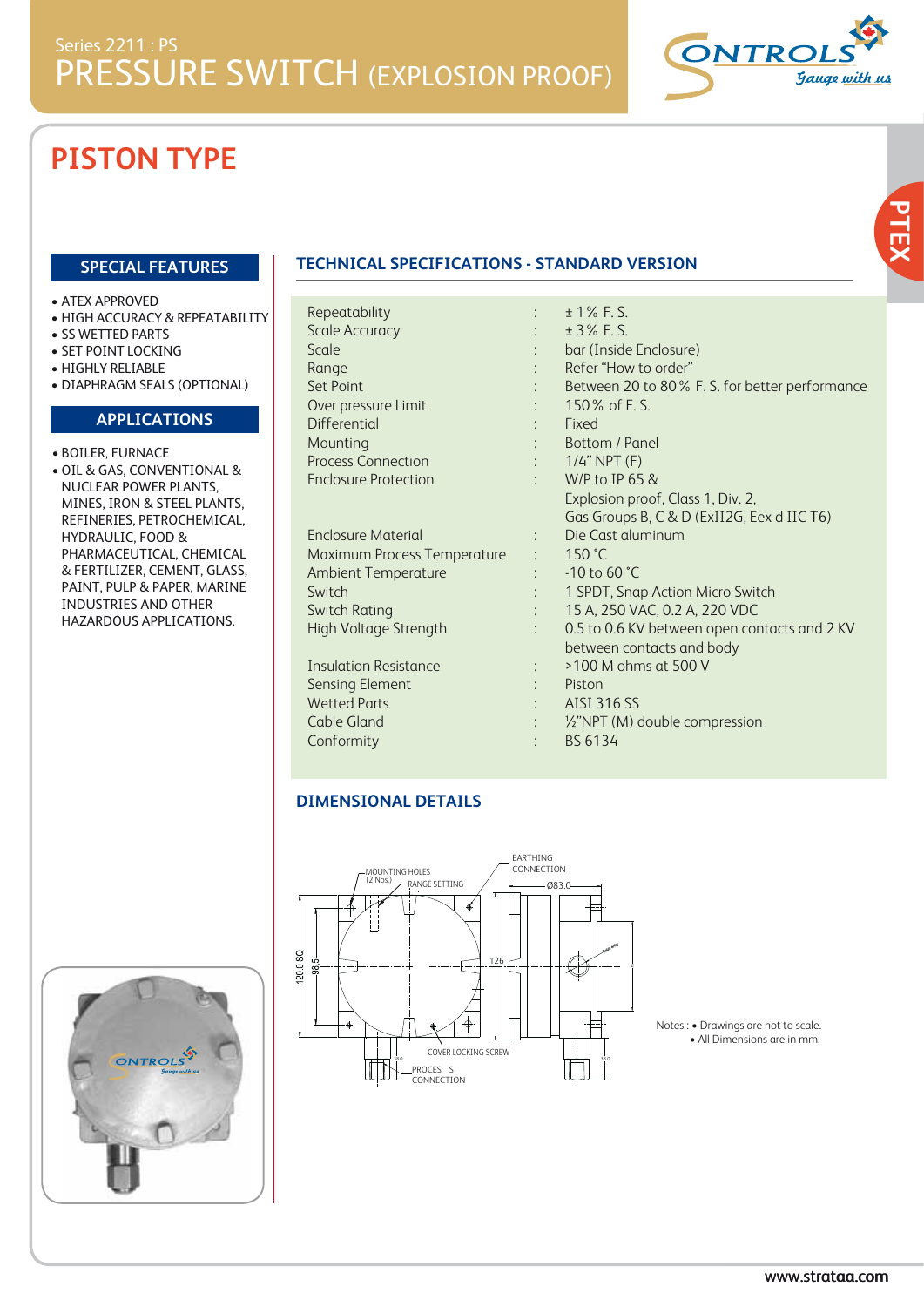

**PTEX**

# **PISTON TYPE**

|              |                                   |                        |                         |                |                              |                 |                                          |                                                                |                   | <b>BASIC MODEL</b> |
|--------------|-----------------------------------|------------------------|-------------------------|----------------|------------------------------|-----------------|------------------------------------------|----------------------------------------------------------------|-------------------|--------------------|
|              |                                   |                        |                         |                |                              |                 |                                          |                                                                | 2211<br><b>PS</b> | <b>PTEX</b>        |
| <b>RANGE</b> |                                   |                        | Ordering<br>Code        | Range<br>(bar) | Ordering<br>Code             | Range<br>(bar)  | Ordering<br>Code                         | Range<br>(bar)                                                 |                   |                    |
|              |                                   |                        | P060                    | 5 to 60        | P160                         | 10 to 160       | P400                                     | 40 to 400                                                      |                   |                    |
|              |                                   |                        | P100                    | 10 to 100      | P250                         | 10 to 250       | P600                                     | 60 to 600                                                      |                   |                    |
|              |                                   |                        |                         |                |                              |                 |                                          |                                                                |                   |                    |
|              | <b>WETTED PARTS</b>               |                        |                         |                |                              |                 |                                          |                                                                |                   |                    |
| C6           | AISI 316 SS (Standard)            | <b>SL</b>              |                         |                | <b>AISI 316L SS</b>          |                 |                                          |                                                                |                   |                    |
|              |                                   |                        |                         |                |                              |                 |                                          |                                                                |                   |                    |
|              | <b>DIFFERENTIAL</b>               |                        |                         |                |                              |                 |                                          |                                                                |                   |                    |
| F            | FIXED (Standard)                  |                        |                         |                |                              |                 |                                          |                                                                |                   |                    |
|              |                                   |                        |                         |                |                              |                 |                                          |                                                                |                   |                    |
|              | <b>MICRO SWITCH RATING</b>        |                        |                         |                |                              |                 |                                          |                                                                |                   |                    |
| Switch       | Description                       | <b>AC Rating</b>       | <b>AC Rating</b>        |                | <b>DC Rating</b>             |                 | Available on                             | Available on<br>2 SPDT                                         |                   |                    |
| Code<br>GPL  | Low Dead band and Fixed           | 15 A 250 V             | (Resistive)<br>2 A 24 V |                | (Inductive)<br>2 A 24 V      |                 | 1 SPDT<br><b>Fixed Differential</b>      | <b>Fixed Differential</b>                                      |                   |                    |
|              |                                   |                        |                         |                | 0.4 A 110 V $ 0.4 A 110 V$   |                 | of ZPD, ZPP, ZDD                         | of ZPD, ZPP, ZDD                                               |                   |                    |
|              |                                   |                        |                         |                | 0.2 A 220 V 0.2 A 220 V      |                 |                                          |                                                                |                   |                    |
| <b>GPH</b>   | <b>Standard Dead Band</b>         | 15 A 250 V             | 6 A 24V                 |                | 5 A 24 V                     |                 | <b>Fixed Differential</b>                | <b>Fixed Differential</b>                                      |                   |                    |
|              |                                   |                        |                         |                | $0.5$ A 110 V $0.05$ A 110 V |                 | of ZPD, ZPP, ZDD                         | of ZPD, ZPP, ZDD                                               |                   |                    |
|              |                                   |                        |                         |                | 0.25 A 220 V 0.03 A 220 V    |                 |                                          |                                                                |                   |                    |
| <b>GPA</b>   | Adj. Differential Micro Switch    | 15 A 250 V             |                         |                |                              |                 | Adj. Differential of<br>of ZPD, ZPP, ZDD | <b>NA</b>                                                      |                   |                    |
| <b>GPG</b>   | <b>Gold Plated Contact</b>        | 1 A 125 V              | 0.5 A 28 V              |                |                              |                 | <b>Fixed Differential</b>                | <b>Fixed Differential</b>                                      |                   |                    |
|              |                                   |                        |                         |                |                              |                 |                                          | of ZPD, ZPP, ZDD of ZPD, ZPP, ZDD                              |                   |                    |
| <b>SES</b>   | Environmentally sealed Silver     | 15 A 250 V 0.4 A 125 V |                         |                |                              |                 | <b>Fixed Differential</b>                | <b>Fixed Differential</b>                                      |                   |                    |
|              | Contact                           |                        |                         |                |                              |                 | of ZPD, ZPP, ZDD                         | of ZPD, ZPP, ZDD                                               |                   |                    |
| <b>SEG</b>   | Environmentally sealed Silver     |                        | 1 A 28 V                |                |                              |                 | <b>Fixed Differential</b>                | <b>Fixed Differential</b>                                      |                   |                    |
|              | Contact                           |                        |                         |                |                              |                 |                                          | of ZPD, ZPP, ZDD of ZPD, ZPP, ZDD                              |                   |                    |
| <b>HSS</b>   | Hermetically sealed Silver Plated | 4 A 230 V              | 3 A 28 V                |                | 2 A 24 V                     |                 | <b>Fixed Differential</b>                | <b>Fixed Differential</b>                                      |                   |                    |
|              |                                   |                        |                         |                |                              |                 | of ZPD, ZPP, ZDD                         | of ZPD, ZPP, ZDD                                               |                   |                    |
| HSG          | Hermetically sealed Gold Plated   | 1 A 125 V              | <b>NA</b>               |                | <b>NA</b>                    |                 | <b>Fixed Differential</b>                | <b>Fixed Differential</b><br>of ZPD, ZPP, ZDD of ZPD, ZPP, ZDD |                   |                    |
| HDC          | High DC Rating                    | 10 A 125 V             | 10 A 125 V              |                | 6 A 125 V                    |                 | <b>Fixed Differential</b>                | <b>Fixed Differential</b>                                      |                   |                    |
|              |                                   |                        |                         |                |                              |                 | of ZPD, ZPP, ZDD                         | of ZPD, ZPP, ZDD                                               |                   |                    |
| <b>DPD</b>   | <b>DPDT Micro Switch</b>          | 10 A 125 V 0.2 A 250 V |                         |                |                              |                 | Fixed & Adjustable                       | <b>NA</b>                                                      |                   |                    |
|              |                                   |                        |                         |                |                              | Differential of |                                          |                                                                |                   |                    |

ZPD, ZPP, ZDD